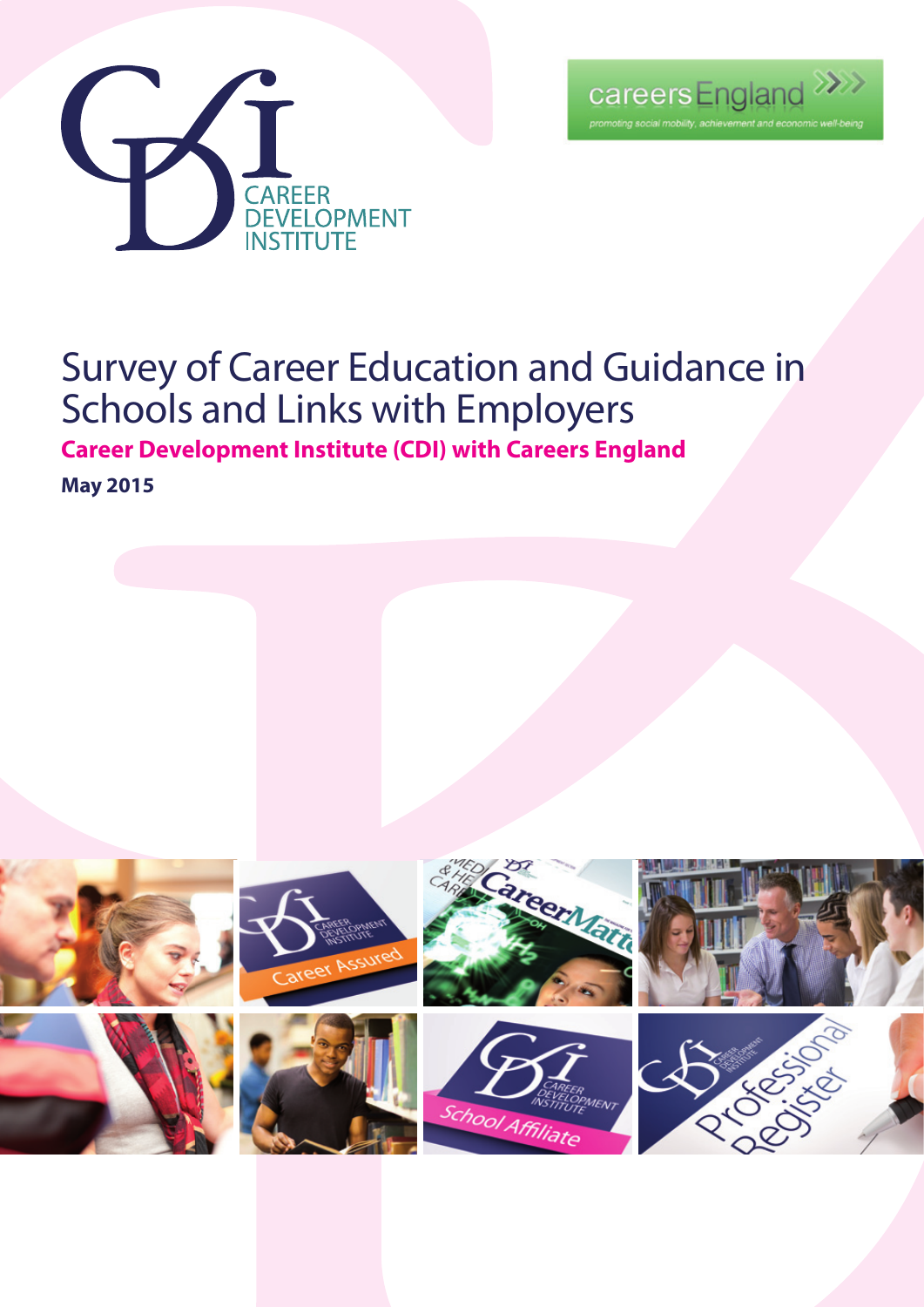### Introduction

This report presents the findings of a survey of the current provision of career education, information, advice and guidance (CEIAG) in schools in England, and of how schools are currently using links with employers to contribute to their provision of CEIAG. The survey was undertaken by the Career Development Institute (CDI), in partnership with Careers England, in March and April 2015. The CDI is the UK-wide professional association for everyone working in career education, career guidance, career coaching and career management. Careers England is the trade association for employer organisations providing career education and guidance products and services in England.

The principal purpose of the report is to inform the work of the new independent careers and enterprise company recently established by the Department for Education (DfE) as it prepares its initial work plan. The findings will also help the CDI, Careers England and others to identify priorities for action and development.

**The survey presents an indicative snapshot of provision, representative both of types of school and of geographical distribution across England**

## Summary conclusions

The survey presents an indicative snapshot of provision, representative both of types of school and of geographical distribution across England. It illustrates a range of levels of activity and does not readily identify particular 'hot spots' or 'cold spots'. The survey does, however, indicate that now career education is no longer compulsory, up to a third of schools have dropped it from the curriculum, and a larger proportion have no career education in the early years of secondary education. It also suggests that the proportion of schools that include workrelated learning in the curriculum is no higher than a half in all years, with the exception of Year 10 where up to two-thirds of schools organise some activities with employers.

Many, but by no means all, schools are making impartial career guidance available to at least those students identified as needing support but in over 40% of the schools that responded to the survey the interviews are not provided by an adviser qualified to QCF Level 6.

Schools are providing a wide range of employer activities but many would welcome more support with identifying relevant contacts and organising activities.

The survey also indicates that at least half of all schools do not have a middle leader responsible for career education and guidance and nearly two-thirds have neither a middle leader nor a senior leader responsible for employer links.

### Background and context

Through the Education Act 2011, the Coalition Government 2010-15 introduced the biggest change in career support for young people in almost 40 years. Local authorities were no longer required to provide a universal career guidance service: instead schools and colleges were given a new statutory duty to secure access to independent and impartial career guidance for their pupils and students. Schools and colleges were expected to fund the provision of career guidance from their delegated budgets but were free to commission services from any provider of their choice. At the same time, the statutory duties to include career education and work-related learning in the curriculum in schools were removed.

A survey undertaken by Ofsted in 2013<sup>1</sup> found that the policy was not working well enough and that only 20% of schools were effective in ensuring that all their pupils were receiving the level of information, advice and guidance they needed to support decisionmaking. There have been a number of attempts subsequently to quantify the impact of the policy on careers support in schools. The surveys have tended to conclude that the policy has resulted in both an overall reduction in the level of provision and an inconsistency across schools<sup>2</sup>.

The Statutory Guidance issued to schools by the DfE in April 2014 placed an emphasis on schools working in partnership with employers to provide career advice, guidance and inspiration and, from October 2014, the remit of the National Careers Service was extended to include support for schools and colleges to link with employers. In December 2014 the Secretary of State for Education, Nicky Morgan, announced the creation of a new employer-led, independent careers and enterprise company to help broker relationships between employers and schools. Representatives of the CDI and Careers England were invited to meet with the chair of the new company, Christine Hodgson, in February 2015 and during the meeting the two careers organisations offered to work together on a survey of current provision. This offer was accepted by Christine Hodgson and this report presents the outcomes of the survey that was subsequently undertaken.

In March 2015, while the survey was being conducted, the DfE issued a revised and strengthened version of its Statutory Guidance to both schools and colleges.

<sup>1.</sup> Ofsted (2013). Going in the right direction? Careers guidance in schools from September 2012. Manchester: Ofsted

<sup>2.</sup> Hooley, T., Matheson, J. and Watts, A.G. (2014). Advancing ambitions: The role of career guidance in supporting social mobility. London: The Sutton Trust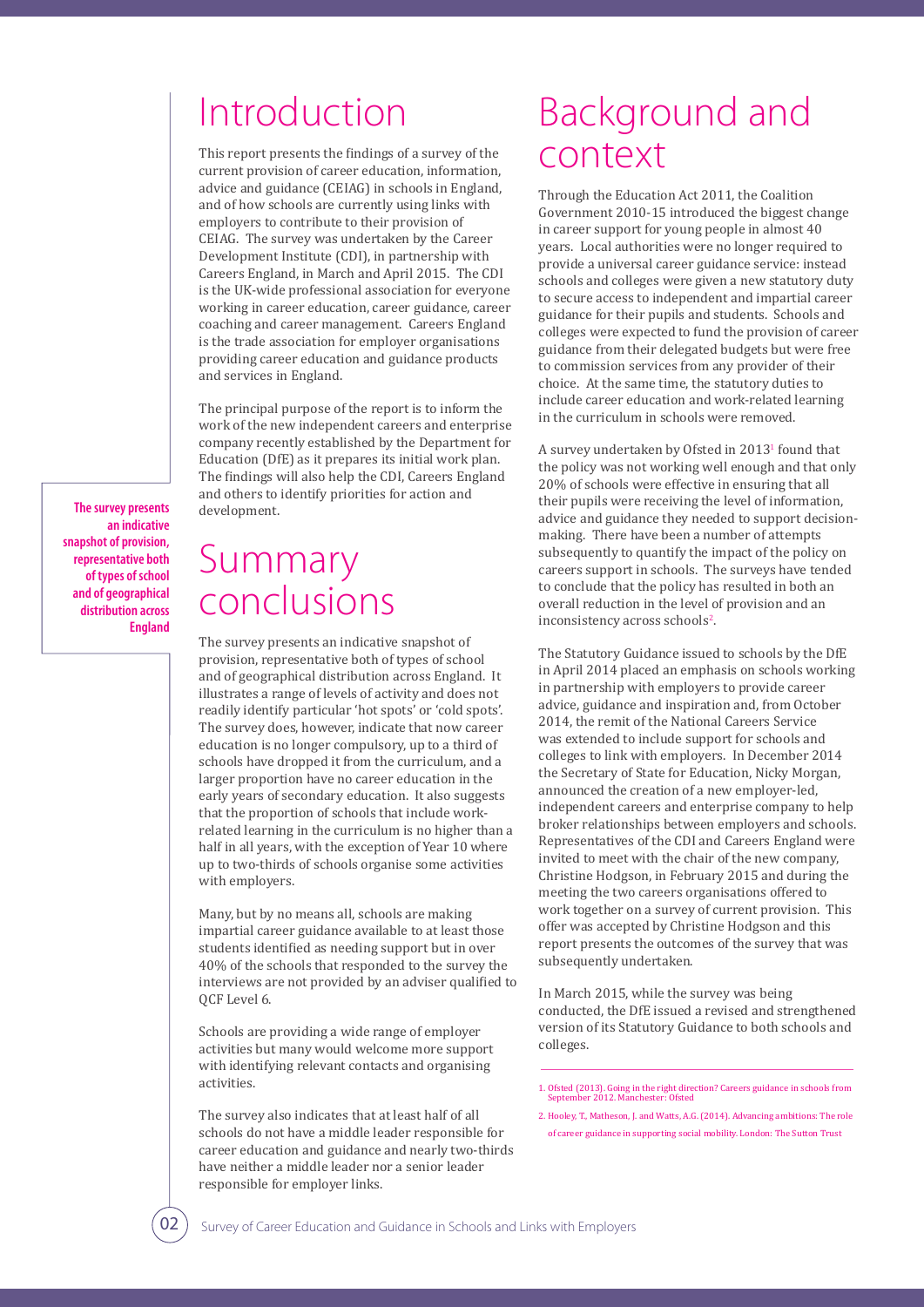# Methodology

An online questionnaire was designed by the CDI, in consultation with Careers England and taking into account feedback from the new careers and enterprise company. The final version, comprising 20 questions, can be found as an appendix to this report. Requests to complete the survey questionnaire were sent to schools via four complementary routes: to headteachers and other senior leaders through the Association for School and Colleges Leaders' (ASCL) e-newsletter; to careers leaders in schools through Careersinfo's e-mailing list; to CDI members through direct mailing from the CDI; to Careers England members through its regular e-mail update.

The CDI and Careers England are grateful for the support from both ASCL and Careersinfo.

## Responses

A total of 319 responses were received, which represents 10% of all secondary schools in England. Just under a half (46%) were from academies with a sixth form and a further 10% were from academies without a sixth form; 27% were from local authority maintained schools (16% with a sixth form, 11% without a sixth form); eight percent of the responses were from independent schools. The remaining responses came from special schools (5), sixth form colleges (5), UTCs (3) and a studio school, free schools (2) and a pupil referral unit.

Responses were received from just over 70% of the local authority areas responsible for education in England, and these were evenly distributed across the nine regions. Almost a half of the responses were completed by the career adviser working in the school and a further 38% by the middle leader with responsibility for careers. Just over 10% were completed by a senior leader, including one by the headteacher. One response was completed by the chair of governors. While the sample is representative of the secondary schools in England, the proportions of respondents who chose not to answer certain questions were quite high and the figures are reported in the next section.

# The Findings

#### **Career education and guidance**

#### *Career and work-related education*

The data suggests that approximately two-thirds of respondents included career education in the curriculum in both Years 10 and 11 in Key Stage 4, and almost as many included career education in the curriculum in Year 9. The proportions of respondents that provided career education in the first two years of Key Stage 3 fell to just over a half in Year 8 and

just over a third in Year 7. Approximately a half of all respondents with a sixth form included career education in Years 12 & 13.

The proportions of respondents offering work-related learning and enterprise were comparatively lower in most year groups: a fifth in Year 7; a quarter in Year 8; approximately four in ten in Years 9, 11 and 13. Only in Years 10 and 12 did the provision of work-related learning and enterprise come close to the provision of career education.

#### *Career guidance*

When asked about how the school meets its statutory duty to secure access to independent and impartial career guidance, the most frequently reported approach (32%) was to employ a qualified career adviser on the staff. The next most frequently reported approaches, in order, were:

- commissioning services from an external career guidance company (25%);
- buying in services from the local authority (16%);
- and contracting with an independent career adviser (16%).

24% of respondents used a member of staff, more often someone who was not a teacher. Five schools responded to say that they did not provide access to impartial career guidance and a further 24% of respondents skipped this question in the survey.

The schools were asked to identify which pupils are given impartial career guidance interviews. The figures in the table below show the percentages of respondents for each category: over a quarter of respondents omitted to respond to this question.

|            | <b>All pupils</b><br>in year<br>group | <b>Those pupils</b><br>identified<br>as needing<br>support | <b>None</b> |
|------------|---------------------------------------|------------------------------------------------------------|-------------|
| Y8         | 13%                                   | 74%                                                        | 9%          |
| Y9         | 27%                                   | 29%                                                        | 4%          |
| <b>Y10</b> | 32%                                   | 35%                                                        | 1%          |
| <b>Y11</b> | 60%                                   | 12%                                                        | 1%          |
| <b>Y12</b> | 37%                                   | 18%                                                        | 0.5%        |
| <b>Y13</b> | 35%                                   | 18%                                                        | 0.5%        |

The pattern changes across the year groups. Where respondents provided career guidance in Year 8, more tended to make interviews available to those pupils identified as needing support than to all pupils in the year group: several respondents reported that interviews were not available to any pupils in Year 8. In Years 9 and 10 respondents were fairly evenly divided between those that made interviews available to all pupils and those that made them available only

**A total of 319 responses were received, which represents 10% of all secondary schools in England**

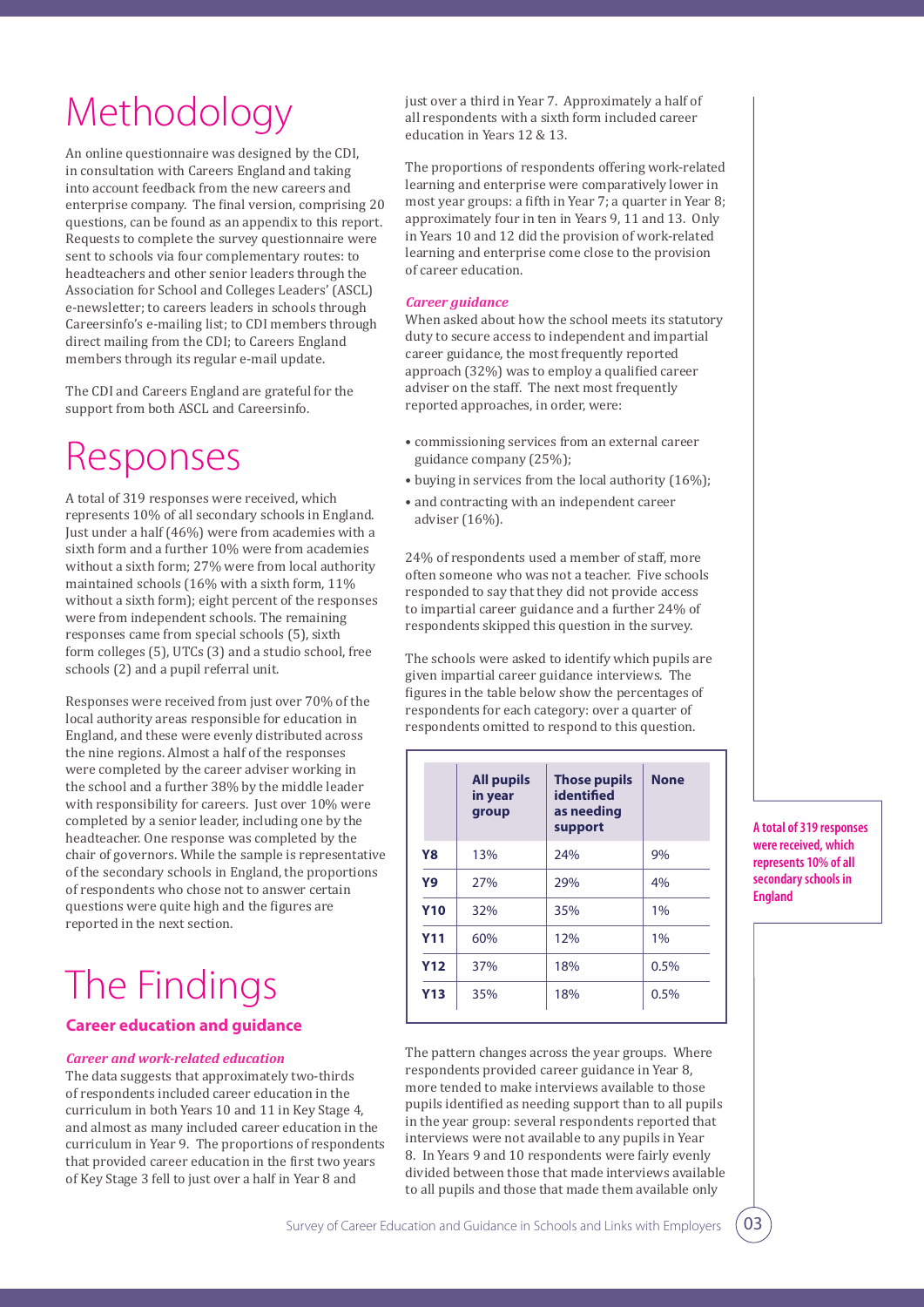to those identified as needing support. By Year 11 the pattern was reversed, with most respondents saying that impartial career guidance interviews were made available to all students. In sixth forms, twice as many respondents made interviews available to all students as made them available only to those identified as needing support.

66% of respondents reported that the person providing impartial career guidance held a recognised professional qualification in career guidance, but in only 57% of cases was the qualification at QCF Level 6 or above, the standard for providing face-to-face guidance now recommended in the DfE's Statutory Guidance, and in only 34% of cases was the person on the CDI Register. Six percent of schools responded to say that the person providing the interviews did not hold a recognised professional qualification in career guidance, and 28% of respondents skipped the question.

**When asked about what support they would like, schools said that having a database of employer contacts would make a real difference**

### Links with employers

The most frequently reported activities involving employers that schools organised to support their provision of career education and guidance, across all year groups, were:

- talks
- STEM-specific support
- career education lessons
- enterprise activities
- careers fairs.

In addition, the following activities were organised in many schools for particular year groups.

- mentoring (Y9-13)
- workplace visits (Y9-13)
- CV workshops (Y10-13)
- mock interviews (Y10-13)
- employability workshops (Y10-13)
- work experience (Y10-12)
- work shadowing (Y12&13).

17% of all respondents used a local or regional education-business partnership (EBP) to help broker links with employers and 32% used Inspiring the Future or other link organisations. Only five percent of schools reported making use of the National Careers Service although, at the time of the survey, such support had only been available for six months. Over 40% of respondents said they organised all the links themselves, and 35% omitted to respond to the question.

The schools were asked to rate the effectiveness of their current arrangements for organising links with employers, and the impact on pupils, on a scale of 1 to 10. 35% declined to respond. Of the two-thirds of respondents that did answer the question, the most

frequently reported assessments were 7 and 8 (26%), but with a fairly wide distribution of assessments either side of these scores. 14% of respondents rated their links with employers as 5 or lower.

When schools were asked about sources of labour market information (LMI), by far the most popular response was websites and apps (56%). The next most frequently mentioned source was the school's career guidance provider (37%), followed by employers (28%), then local councils (25%) and, lastly, Chambers of Commerce and other business bodies (15%).

Approximately a half of respondents kept parents and carers informed of their careers activities and links with employers, through the school's website, a newsletter or information evenings.

## Management

In 56% of respondents a member of the senior leadership group had overall responsibility for career education and guidance but in only 35% was there a senior leader with overall responsibility for school-business links. A similar difference was reported at the level of middle leadership, where 45% of respondents had a designated middle leader with responsibility for the day-to-day leadership and management of career education and guidance but only 35% had a middle leader with responsibility for the leadership and management of employer activities. 37% of respondents reported having a link governor for careers and employer links.

### Suggestions about support from the new company

The final question on the survey asked schools to give two examples of support that the new company could most usefully offer to make a real difference to the quality of career education and guidance and links with employers. A range of suggestions were received but by far the most frequently mentioned was a database of contacts for employers willing to work with schools. Although many of these requests related to the provision of good quality work experience placements, respondents were also seeking employer contacts for other careerrelated activities including talks, mentoring, practice interviews, work visits, careers and apprenticeships' fairs and CV workshops. A few respondents mentioned financial support but the main need was a list of employer contacts. Other frequently mentioned requests were support for subject-specific employer activities, not only in STEM subject areas, and access to up to date labour market information.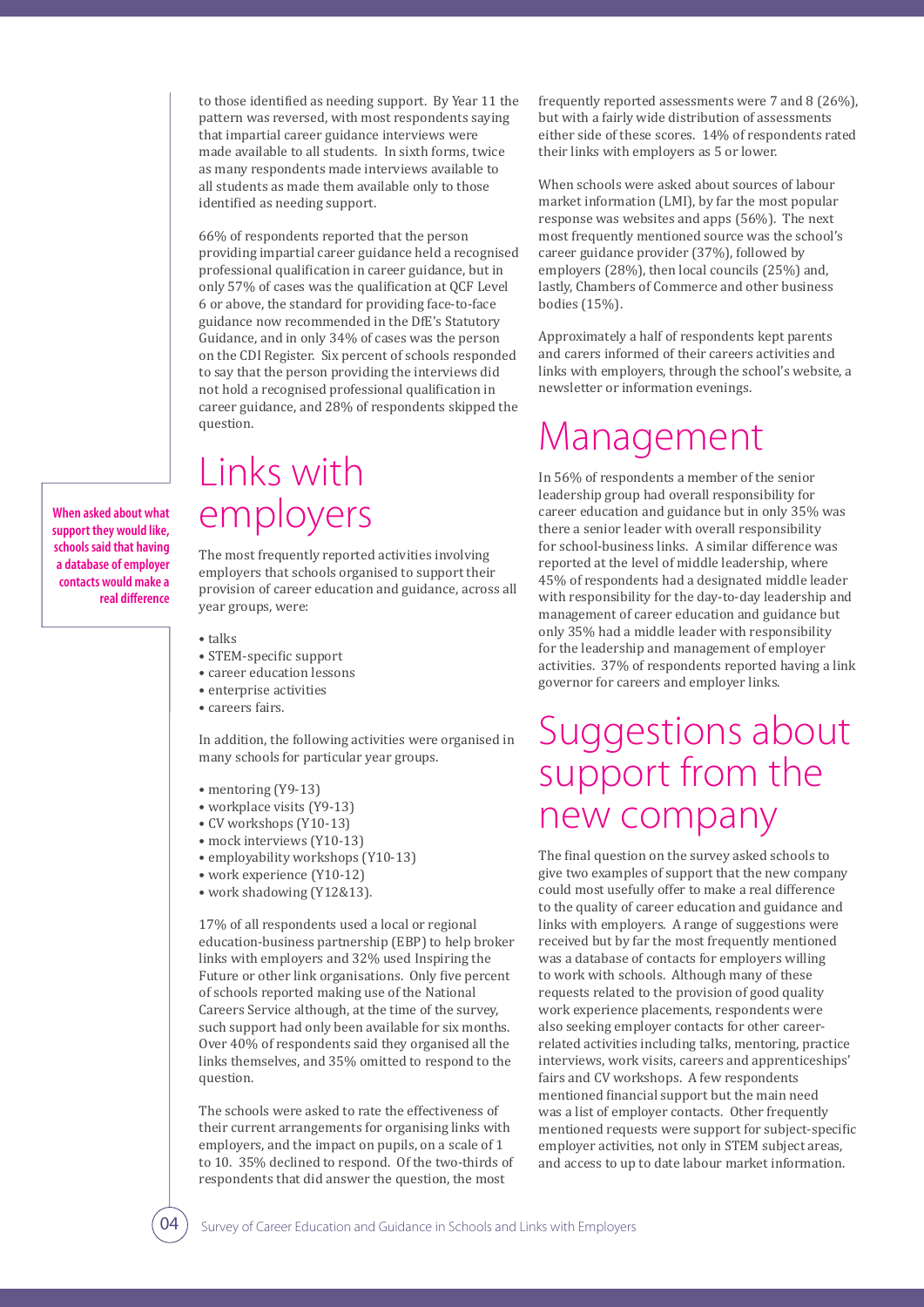

Several respondents suggested that the company could usefully provide training and briefing sessions for employers on how to work effectively with schools. Other suggestions included professional development opportunities and advice for teachers involved in careers work in schools, providing classroom resources for career education lessons, convening local network meetings for careers staff in schools and disseminating examples of good practice.

### Possible actions

A review of the survey findings and the suggestions made by respondents highlights several actions that the new careers and enterprise company could take to support careers work in schools and links with employers. It is suggested that the company could:

- promote the importance of career and work-related education in the curriculum
- promote the importance of access to face-toface guidance, delivered by career advisers professionally qualified to QCF Level 6
- work with existing school-employer link organisations, including EBPs and the National Careers Service, to establish regional databases of employers willing to work with schools, providing contact details and lists of activities that the employers could offer<sup>3</sup>
- promote the support available for school-employer links available through the National Careers Service's 'Inspiration agenda'
- work with the National Careers Service to provide readily accessible and up to date labour market information to career leaders and career advisers in

schools

- identify and publicise examples of good practice in relation to employer engagement in careers programmes in schools, covering both urban and rural areas
- provide guidance to employers on how to work effectively with schools<sup>4</sup>
- work with the CDI and ASCL to provide briefing sessions for school senior leaders on effective employer links, and with the CDI and the National Governors Association (NGA) to provide similar briefing sessions for school governors.

The CDI and Careers England will undertake the following actions to complement the support from the company:

- promote the CDI Register to all career advisers working in schools
- offer CPD opportunities for leading and managing careers work and employer links in schools.

The latest Statutory Guidance from the DfE, *Careers guidance and inspiration in schools* (March 2015), recommends that all schools should work towards a quality award for CEIAG, nationally validated by the Quality in Careers Standard. The actions listed above would all support schools in achieving such an award, thereby, ensuring that they have in place the provision that young people need.

3. The company will need to establish some quality criteria to assure schools of the appropriateness of the employer links offered. We recommend making contact with The Scottish Government and examining the Investing in Yo

**The survey findings and suggestions made by respondents provide a list of possible actions that will support careers work in schools, contribute to the achievement of a quality award for CEIAG and enhance links with employer**

05

<sup>4.</sup> Both the Chartered Institute for Personnel and Development (CIPD) and Business in the Community (BITC) have produced guidelines that could form the basis for such guidance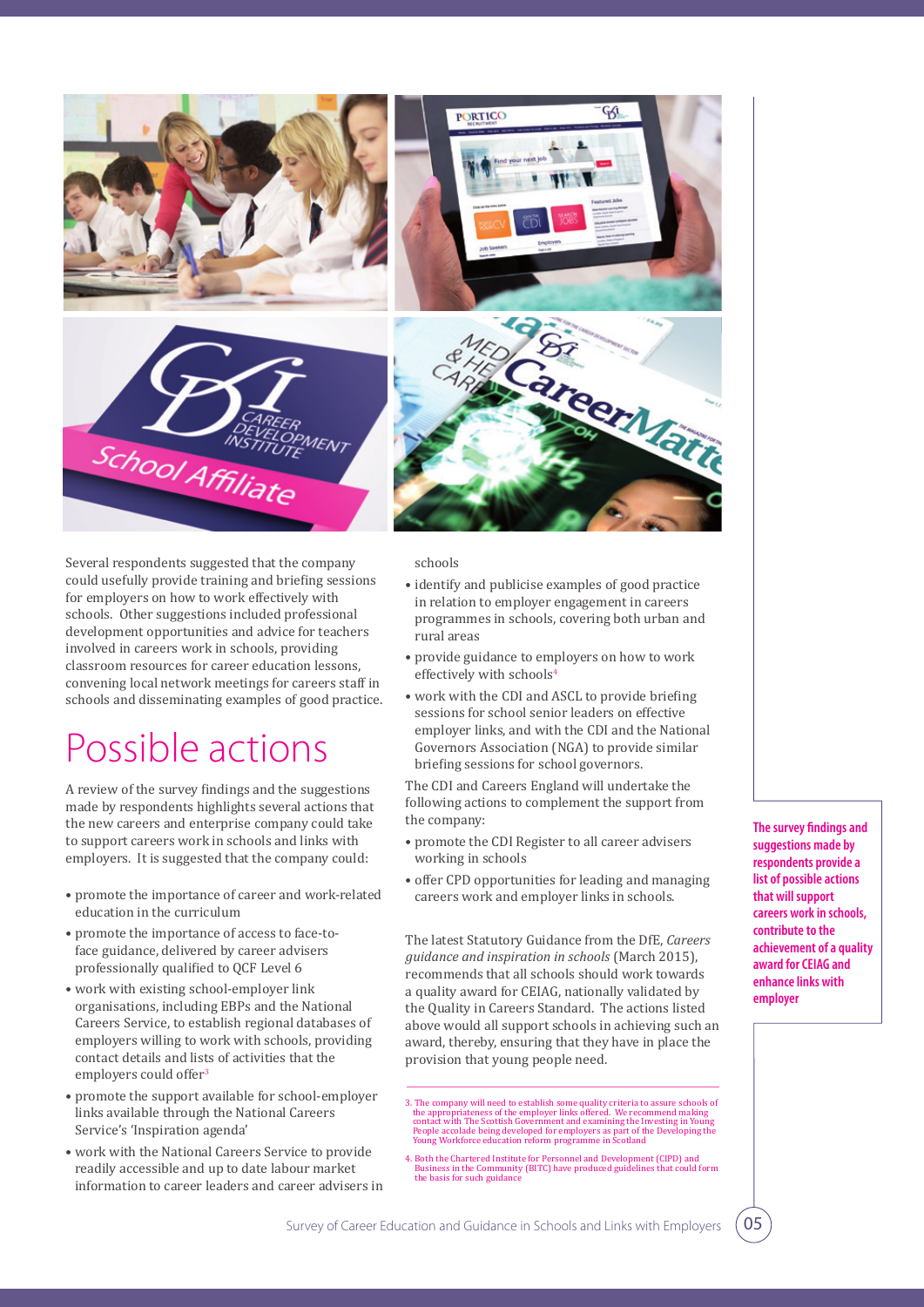|                                                              | 1. Name of school:                                                                                                                                                                                                         |  |                         |    |                                    |                                                                           |                                                            |                 |             |
|--------------------------------------------------------------|----------------------------------------------------------------------------------------------------------------------------------------------------------------------------------------------------------------------------|--|-------------------------|----|------------------------------------|---------------------------------------------------------------------------|------------------------------------------------------------|-----------------|-------------|
|                                                              | 2. Type of school (please tick one option)                                                                                                                                                                                 |  |                         |    |                                    |                                                                           |                                                            |                 |             |
|                                                              | Local Authority maintained secondary, with sixth form                                                                                                                                                                      |  |                         |    |                                    | <b>UTC</b>                                                                |                                                            |                 |             |
|                                                              | Local Authority maintained secondary, without sixth form                                                                                                                                                                   |  |                         |    |                                    | <b>Studio School</b>                                                      |                                                            |                 |             |
|                                                              | Secondary Academy, with sixth form                                                                                                                                                                                         |  |                         |    |                                    | Special school (secondary)                                                |                                                            |                 |             |
|                                                              | Secondary Academy, without sixth form                                                                                                                                                                                      |  |                         |    |                                    | <b>PRU</b>                                                                |                                                            |                 |             |
|                                                              | Free school, with sixth form                                                                                                                                                                                               |  |                         |    |                                    | Sixth form college                                                        |                                                            |                 |             |
|                                                              | Free school, without a sixth form                                                                                                                                                                                          |  |                         |    |                                    | independent school                                                        |                                                            |                 |             |
|                                                              | 3. Local Authority area:                                                                                                                                                                                                   |  |                         |    |                                    |                                                                           |                                                            |                 |             |
|                                                              | 4. Person responding to the survey (please tick one option)                                                                                                                                                                |  |                         |    |                                    |                                                                           |                                                            |                 |             |
| Headteacher                                                  |                                                                                                                                                                                                                            |  |                         |    |                                    | Middle leader for employer links                                          |                                                            |                 |             |
|                                                              | Other member of Senior Leadership Group                                                                                                                                                                                    |  |                         |    |                                    | Career adviser                                                            |                                                            |                 |             |
|                                                              | Middle leader for careers                                                                                                                                                                                                  |  |                         |    |                                    | Other, please specify                                                     |                                                            |                 |             |
|                                                              | 5. In which year groups do pupils have access to careers education and work-related learning and enterprise in the<br>curriculum? (please tick all that apply)                                                             |  |                         |    |                                    |                                                                           |                                                            |                 |             |
|                                                              |                                                                                                                                                                                                                            |  | Y7                      | Y8 | Y9                                 | Y10                                                                       | Y11                                                        | Y <sub>12</sub> | Y13         |
| <b>Careers education</b>                                     |                                                                                                                                                                                                                            |  |                         |    |                                    |                                                                           |                                                            |                 |             |
|                                                              | Work-related learning and enterprise                                                                                                                                                                                       |  |                         |    |                                    |                                                                           |                                                            |                 |             |
|                                                              | 6. How does the school meet its statutory duty to secure access to independent and impartial career guidance for pupils<br>in Years 8 to 13? (please tick all that apply)<br>Buying in a careers guidance service from the |  |                         |    |                                    | Employing a qualified career adviser on the staff                         |                                                            |                 |             |
| local authority                                              |                                                                                                                                                                                                                            |  |                         |    |                                    |                                                                           |                                                            |                 |             |
|                                                              |                                                                                                                                                                                                                            |  |                         |    |                                    | Using a teacher to provide careers interviews                             |                                                            |                 |             |
|                                                              | Buying in a career guidance service from an<br>external specialist careers company                                                                                                                                         |  |                         |    |                                    | Using a member of the non-teaching staff to<br>provide careers interviews |                                                            |                 |             |
|                                                              | Buying in the services of an independent career<br>adviser working as a sole trader                                                                                                                                        |  |                         |    |                                    | Not providing access to impartial career guidance                         |                                                            |                 |             |
|                                                              | 7. To which pupils are impartial career guidance interviews made available? (please place one tick in each row)                                                                                                            |  |                         |    |                                    |                                                                           |                                                            |                 |             |
|                                                              | All pupils in the year<br>group                                                                                                                                                                                            |  | career guidance support |    | Those pupils identified as needing |                                                                           | Only those pupils with SEND<br>or at risk of becoming NEET |                 | <b>None</b> |
|                                                              |                                                                                                                                                                                                                            |  |                         |    |                                    |                                                                           |                                                            |                 |             |
|                                                              |                                                                                                                                                                                                                            |  |                         |    |                                    |                                                                           |                                                            |                 |             |
|                                                              |                                                                                                                                                                                                                            |  |                         |    |                                    |                                                                           |                                                            |                 |             |
|                                                              |                                                                                                                                                                                                                            |  |                         |    |                                    |                                                                           |                                                            |                 |             |
| Year <sub>8</sub><br>Year 9<br>Year 10<br>Year 11<br>Year 12 |                                                                                                                                                                                                                            |  |                         |    |                                    |                                                                           |                                                            |                 |             |
|                                                              |                                                                                                                                                                                                                            |  |                         |    |                                    |                                                                           |                                                            |                 |             |
|                                                              | 8. Does the person providing impartial career guidance interviews hold a recognised professional qualification in<br>career guidance? (please tick only one)                                                               |  |                         |    |                                    |                                                                           |                                                            |                 |             |
| Year 13                                                      | Yes, on CDI Register and at Level 6 or above e.g. L6<br>Diploma in CGD, QCG                                                                                                                                                |  |                         |    | <b>No</b>                          | Yes, at Level 4 e.g. NVQ Advice and Guidance                              |                                                            |                 |             |
|                                                              | Yes, not on CDI Register but at Level 6 or above e.g. L6<br>Diploma in CGD, QCG                                                                                                                                            |  |                         |    |                                    |                                                                           |                                                            |                 |             |
|                                                              | 9. In which year groups do pupils have access to career education and work-related learning and enterprise in the<br>curriculum? (please tick all that apply)                                                              |  |                         |    |                                    |                                                                           |                                                            |                 |             |
|                                                              |                                                                                                                                                                                                                            |  | <b>Y7</b>               | Y8 | <b>Y9</b>                          | <b>Y10</b>                                                                | <b>Y11</b>                                                 | Y12             | Y13         |
| <b>Talks</b>                                                 |                                                                                                                                                                                                                            |  |                         |    |                                    |                                                                           |                                                            |                 |             |
|                                                              | Subject-specific support e.g. STEM                                                                                                                                                                                         |  |                         |    |                                    |                                                                           |                                                            |                 |             |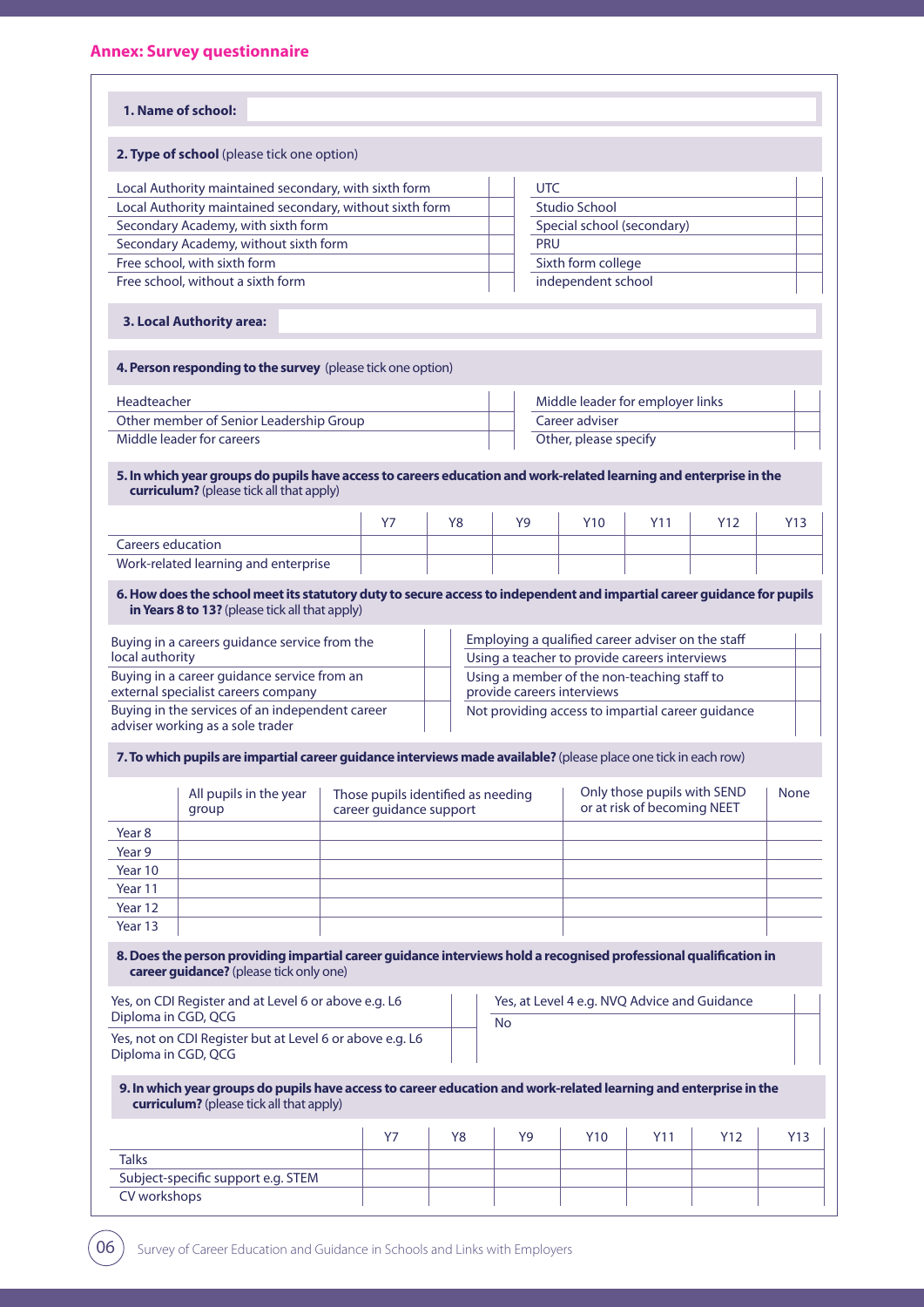|                              |                                                                                                                                                                                                                               |   |   | Y7 | Y8 |                  | Y <sub>10</sub>                                |   |   | Y12 | Y13       |
|------------------------------|-------------------------------------------------------------------------------------------------------------------------------------------------------------------------------------------------------------------------------|---|---|----|----|------------------|------------------------------------------------|---|---|-----|-----------|
| <b>Mock interviews</b>       |                                                                                                                                                                                                                               |   |   |    |    |                  |                                                |   |   |     |           |
| Mentoring                    |                                                                                                                                                                                                                               |   |   |    |    |                  |                                                |   |   |     |           |
|                              | <b>Careers education lessons</b>                                                                                                                                                                                              |   |   |    |    |                  |                                                |   |   |     |           |
|                              | <b>Employability workshops</b>                                                                                                                                                                                                |   |   |    |    |                  |                                                |   |   |     |           |
| <b>Enterprise activities</b> |                                                                                                                                                                                                                               |   |   |    |    |                  |                                                |   |   |     |           |
| <b>Careers fairs</b>         |                                                                                                                                                                                                                               |   |   |    |    |                  |                                                |   |   |     |           |
| Workplace visits             |                                                                                                                                                                                                                               |   |   |    |    |                  |                                                |   |   |     |           |
| Work experience              |                                                                                                                                                                                                                               |   |   |    |    |                  |                                                |   |   |     |           |
| Work shadowing               |                                                                                                                                                                                                                               |   |   |    |    |                  |                                                |   |   |     |           |
|                              | Other, please specify                                                                                                                                                                                                         |   |   |    |    |                  |                                                |   |   |     |           |
|                              | 10. Do you currently use a third-party organisation to help broker links with employers? (please tick all that apply)                                                                                                         |   |   |    |    |                  |                                                |   |   |     |           |
|                              | Yes, a local/regional EBP                                                                                                                                                                                                     |   |   |    |    |                  | Yes, another school-business link organisation |   |   |     |           |
|                              | Yes, the National Careers Service                                                                                                                                                                                             |   |   |    |    |                  | No, we organise all the links ourselves        |   |   |     |           |
|                              | Yes, Inspiring the Future                                                                                                                                                                                                     |   |   |    |    |                  |                                                |   |   |     |           |
|                              |                                                                                                                                                                                                                               |   |   |    |    |                  |                                                |   |   |     |           |
| 1                            | links with employers (with 10 being Excellent and 1 being Very Poor)?<br>$\overline{2}$                                                                                                                                       | 3 | 4 | 5  | 6  |                  | 7                                              | 8 | 9 |     | 10        |
|                              |                                                                                                                                                                                                                               |   |   |    |    |                  |                                                |   |   |     |           |
|                              | 12. What sources of Labour Market Information do you use? (please tick all that apply)                                                                                                                                        |   |   |    |    |                  |                                                |   |   |     |           |
| <b>Websites and Apps</b>     |                                                                                                                                                                                                                               |   |   |    |    |                  | Chambers of Commerce and other business bodies |   |   |     |           |
| Local councils               |                                                                                                                                                                                                                               |   |   |    |    | <b>Employers</b> |                                                |   |   |     |           |
|                              |                                                                                                                                                                                                                               |   |   |    |    |                  |                                                |   |   |     |           |
|                              | Careers guidance provider<br>13. Does a member of the Senior Leadership Group have overall responsibility for career<br>education and guidance?                                                                               |   |   |    |    |                  |                                                |   |   | Yes | No        |
|                              | 14. Does a member of the Senior Leadership Group have overall responsibility for<br>school-business links?                                                                                                                    |   |   |    |    |                  |                                                |   |   | Yes | <b>No</b> |
|                              | 15. Is there a designated middle leader with responsibility for the day-to-day leadership<br>and management of careers education and guidance in the school?                                                                  |   |   |    |    |                  |                                                |   |   | Yes | No        |
|                              | 16. Is there a designated middle leader with responsibility for the day-to-day leadership<br>and management of employer activities in the school?                                                                             |   |   |    |    |                  |                                                |   |   | Yes | No        |
|                              | 17. Is there a link governor for careers and employer links?                                                                                                                                                                  |   |   |    |    |                  |                                                |   |   | Yes | No        |
|                              |                                                                                                                                                                                                                               |   |   |    |    |                  |                                                |   |   |     |           |
|                              | 18. How are parents and carers kept informed of the school's careers activities and links with employers?<br>(please tick all that apply)                                                                                     |   |   |    |    |                  |                                                |   |   |     |           |
|                              | Through the school's website                                                                                                                                                                                                  |   |   |    |    |                  | Through reports on students' achievements      |   |   |     |           |
|                              | Through a newsletter                                                                                                                                                                                                          |   |   |    |    | and progress     |                                                |   |   |     |           |
|                              | Through information evenings                                                                                                                                                                                                  |   |   |    |    |                  | They are not informed                          |   |   |     |           |
|                              |                                                                                                                                                                                                                               |   |   |    |    |                  |                                                |   |   |     |           |
|                              | 19. On a scale of 1 to 10, how would you rate the quality and impact on pupils of your links with employers (with 10<br>being Excellent and 1 being Very Poor)?                                                               |   |   |    |    |                  |                                                |   |   |     |           |
|                              | $\overline{2}$                                                                                                                                                                                                                | 3 | 4 | 5  | 6  |                  | 7                                              | 8 | 9 |     | 10        |
|                              |                                                                                                                                                                                                                               |   |   |    |    |                  |                                                |   |   |     |           |
| 1                            |                                                                                                                                                                                                                               |   |   |    |    |                  |                                                |   |   |     |           |
|                              | 20. Please give two examples of support the new company could most usefully offer that would enable you to make a<br>real difference to the quality of career education and guidance and links with employers in your school. |   |   |    |    |                  |                                                |   |   |     |           |